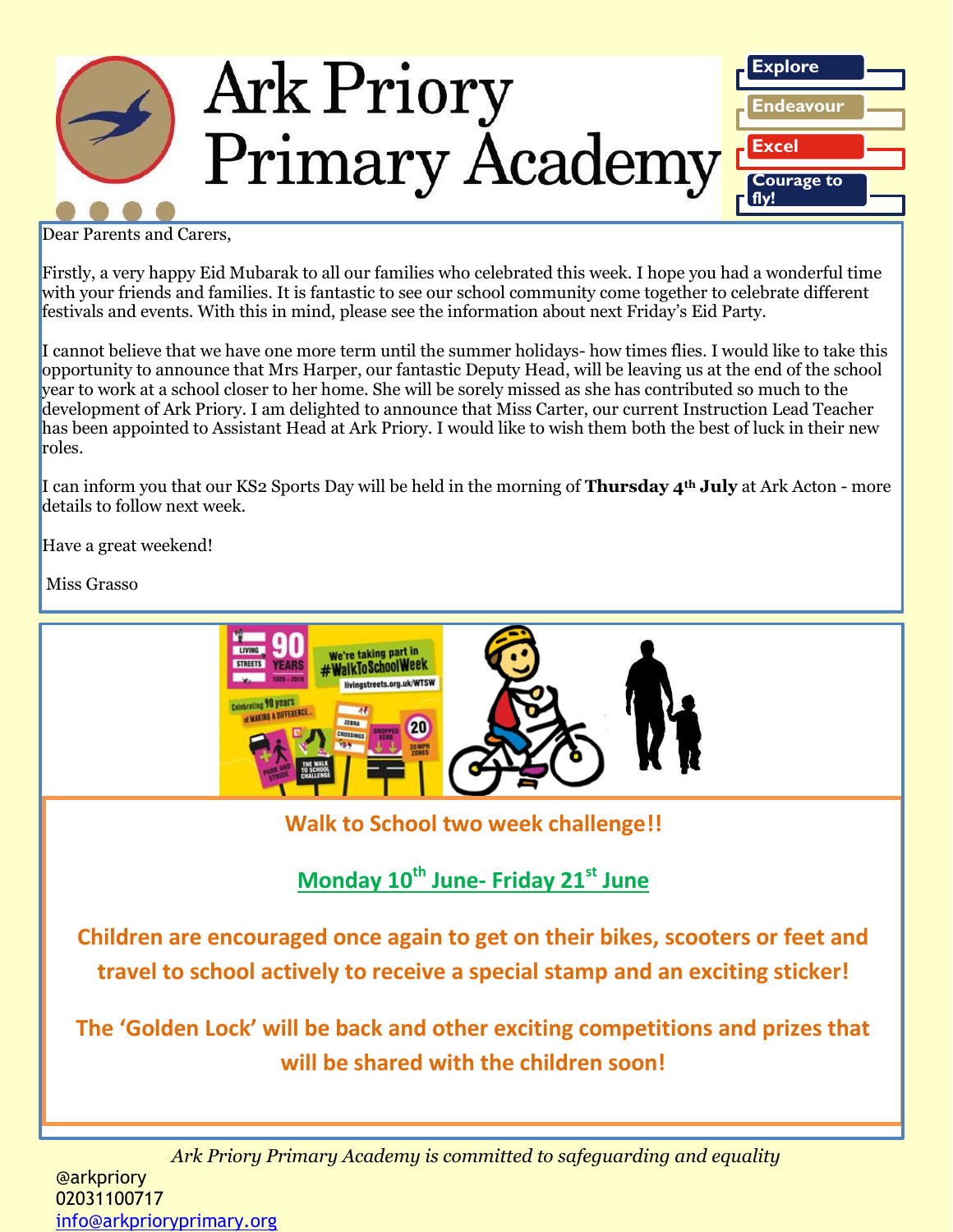### Clean Air Day! Thursday 20<sup>th</sup> June 2010 Green Non-Uniform Day Green Lunch Afternoon Tea Competition Staff and Children can come We will be celebrating the day Children who travel actively with a GREEN themed lunch! into school all dress in to school this day will be **GREEN** for the day to entered into a raffle, 12 celebrate going green, children will be picked at GREEN looking after our random to enjoy a green environment and just being afternoon tea with Miss amazing active travellers! Grasso!! Special Celebration Assembly We have a special guest coming to school to celebrate our amazing achievement with The Big Pedal! The final results are in and as a school, we came 10th out of 3000 schools across the country! The council are rewarding the school a very special scooter pod, rewarded to us in assembly by Leader of Ealing Council Julian Bell.

| <b>EID MUBARAK!</b>                                                                                                                                                                                                                                                                                                                                                                                                                                                                                                                                                                                                                                                                                                                                                                                                                   |                                                                                                                                                                                                                                                                                                                                                 |
|---------------------------------------------------------------------------------------------------------------------------------------------------------------------------------------------------------------------------------------------------------------------------------------------------------------------------------------------------------------------------------------------------------------------------------------------------------------------------------------------------------------------------------------------------------------------------------------------------------------------------------------------------------------------------------------------------------------------------------------------------------------------------------------------------------------------------------------|-------------------------------------------------------------------------------------------------------------------------------------------------------------------------------------------------------------------------------------------------------------------------------------------------------------------------------------------------|
| THE ARK PRIORY EID PARTY!<br>DATE: FRIDAY 14TH JUNE<br><b>TIME: 3.00PM</b><br>ALL ARK PRIORY FAMILY AND FRIENDS ARE INVITED<br>$\bm{\pi}$<br>Alongside the Reception and Year 1<br>Bake sale there will be:<br>We want to ensure the children enjoy this<br>special celebration of Eid-ul-Fitr but we<br>Yummy treats<br>cannot do it without YOUR helpI<br>Tasty savouries<br>Pretty henna tattoos<br>If you are able to help, please get in touch<br>Glamorous hair braiding<br>with any of the following:<br>Fun Scavenger hunt game and<br>morel<br>Lucky (Y3 & R)<br>Dek (Y1 & N)<br>Do you have any leftover Eid<br>Karine (Y2 & R) or<br>decorations that we can use on the<br>Fatuma (Y3 & R)<br>day? If so, let us knowl<br>PROCEEDS GO TO THE ARK PRIORY ENRICHMENT FUND TO SUBSIDISE THE COST OF SCHOOL TRIPS & ACTIVITIES | Some of our families enjoyed<br>celebrating Eid this week and we wish<br>them all a happy Eid Mubarak!<br>Alongside the R&Y1 Bake Sale next<br>Friday 14th June, we will be hosting an<br>Eid Party after school in our<br>playground. Please see the poster for<br>further information if you would like<br>to support and attend. Many thanks |

*Ark Priory Primary Academy is committed to safeguarding and equality* 

02031100717 [info@arkprioryprimary.org](mailto:info@arkprioryprimary.org) 

@arkpriory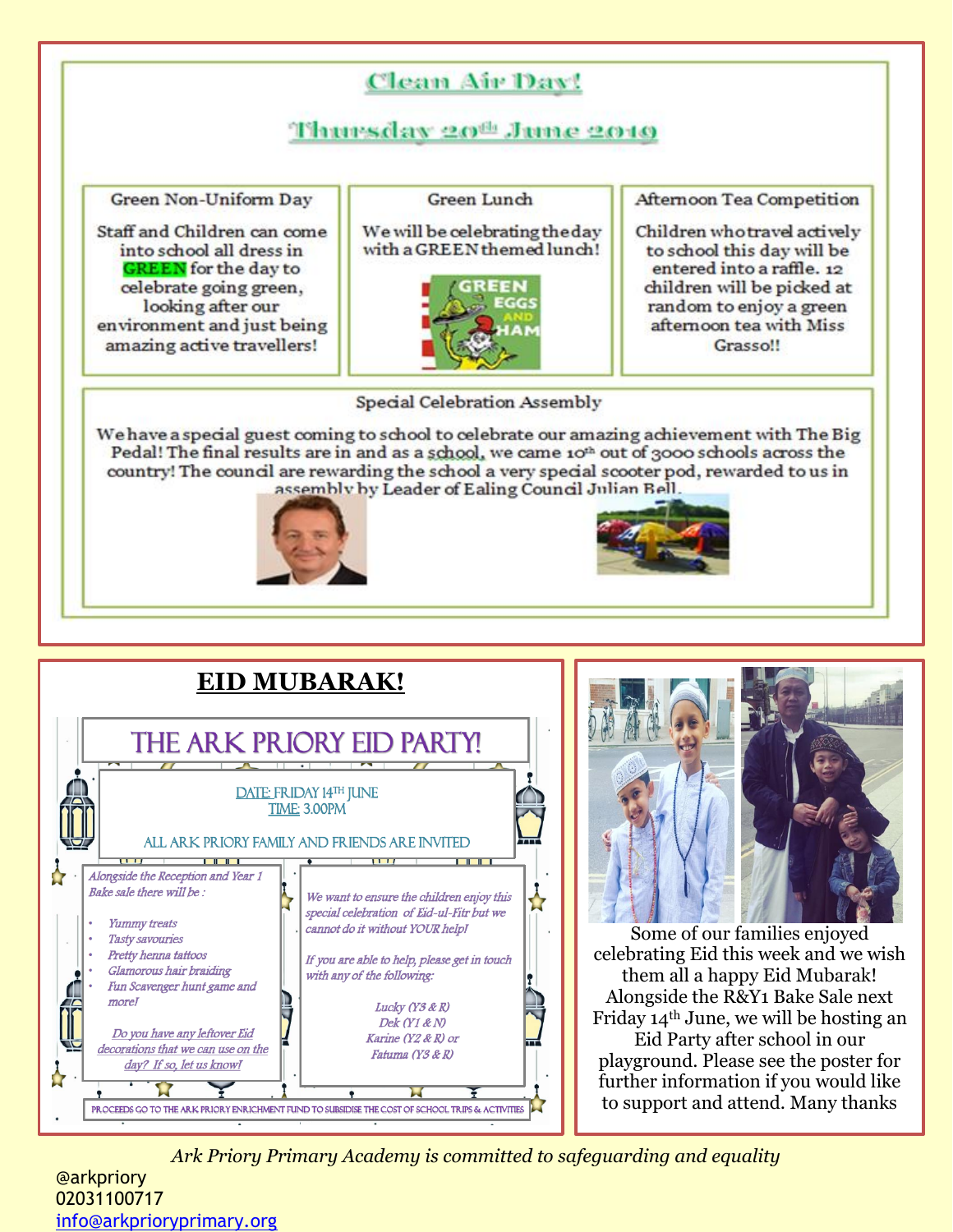# **Proud Parent's Corner:**

*As so many parents/carers are sending me exciting stories about their child's exceptional activities outside of school to share in the newsletter, I have decided to rename 'Parent's Corner' as 'Proud Parent's Corner'. If you would like to share anything you are proud your child has achieved like the examples below, please email me at [d.grasso@arkprioryprimary.org.](mailto:d.grasso@arkprioryprimary.org) Many thanks. Miss Grasso*

Over the half term, Josette and the rest of her ballet class had the opportunity to perform for the Mayor of Hounslow, staff and customers of Sainsbury to mark 150 years of their trading.



On Friday 24th May 2019, Seren joined the strike, along with many other children, to raise awareness of the climate emergency that will impact their lives and that of their future children and grandchildren, calling for the Government to take more urgent action.





A big well done to the following Ark Priory children who took part in the Twisters gymnastics show at Questors in Ealing last week. They did themselves proud performing on the big stage.

Sophia S, Sofia F, Molly, Bethany, Livia, Ario from Year 1, Evaleen from Reception and Lea and Florence from Year 2.

*Ark Priory Primary Academy is committed to safeguarding and equality*  @arkpriory 02031100717 [info@arkprioryprimary.org](mailto:info@arkprioryprimary.org)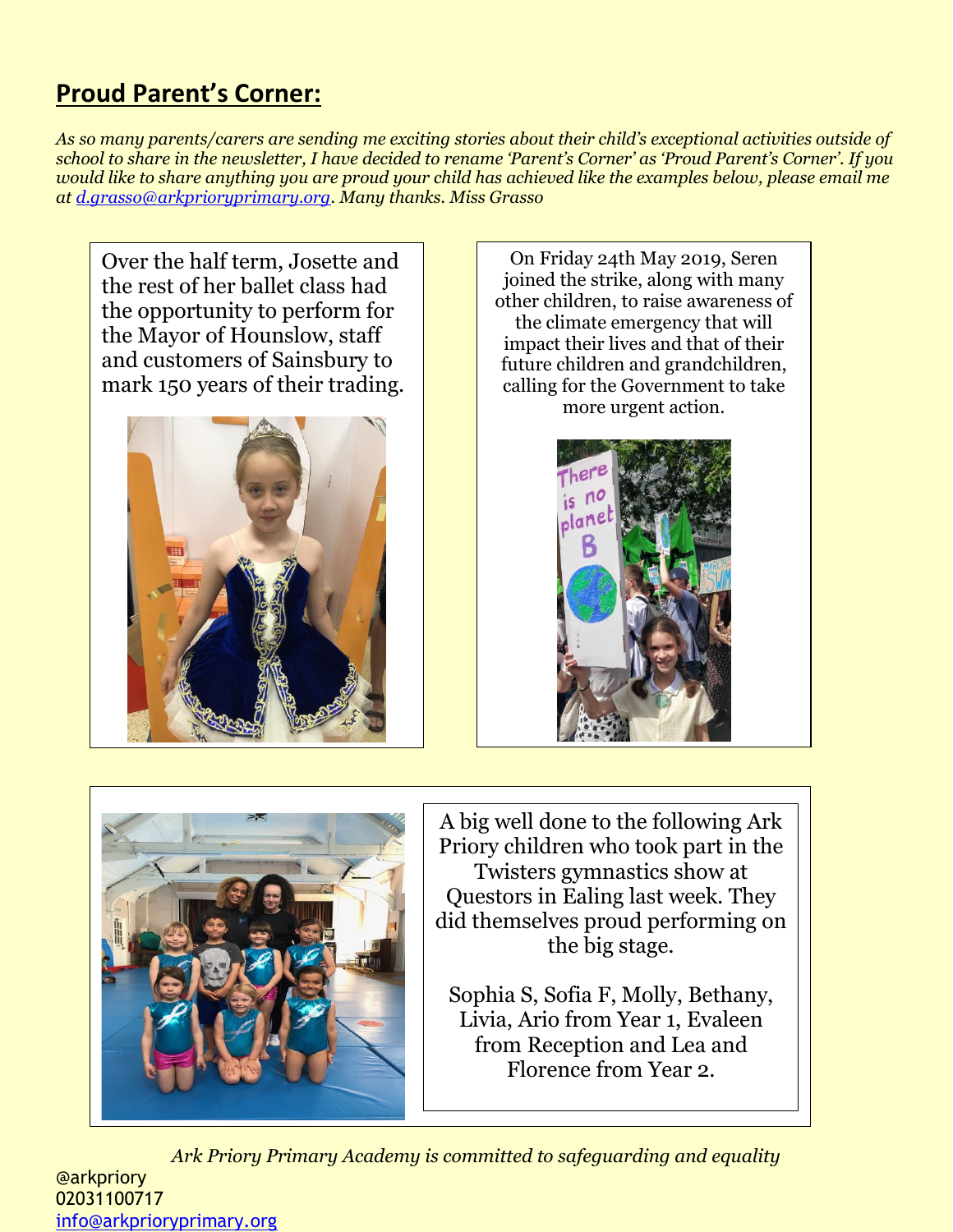# **Key Dates for Summer 2:**

*Monday 10th- Friday 21st June: Walk to School weeks Wednesday 12th June: Football Festival at ABDA Thursday 13th June: Year 3 play (pm) Friday 14th June: Year 3 play (am) Friday 14th June: Eid party and R/Y1 Bake Sale after school Tuesday 18th June: Ks2 Choir Trip Wednesday 19th June: Y4 Trip to the V & A Museum Thursday 20th June: National Clean Air Day- non-uniform Friday 21st June: Academy INSET Day- SCHOOL CLOSED Monday 24th June: Network Hub Day- SCHOOL CLOSED Wednesday 26th June: Parent's Forum with Head of School Thursday 27th June: New Parent Nursery Welcome Morning Friday 28th June: New Parent Reception Welcome Morning Saturday 29th June: Ark Priory Summer Fair Week of July 1st- Dream Big Week (more information to follow) Thursday 4th July: Ks2 Sports Day- Ark Acton Monday 8th July: Year 2 Show (am) Tuesday 9th July: Year 2 Show (pm) Tuesday 9th July: Year 1 trip Tuesday 9th July: EYFS Sports Day at Ark Priory (am) Friday 12th July: KS1 Sports Day at Ark Priory (am) Monday 15th July: End of Year Reports out Monday 15th July: Meet the teacher evening at 4.15pm Wednesday 17th July: Year 4 Fashion Show at 2.30pm Tuesday 23rd July: School closes at 12pm for Summer holidays*